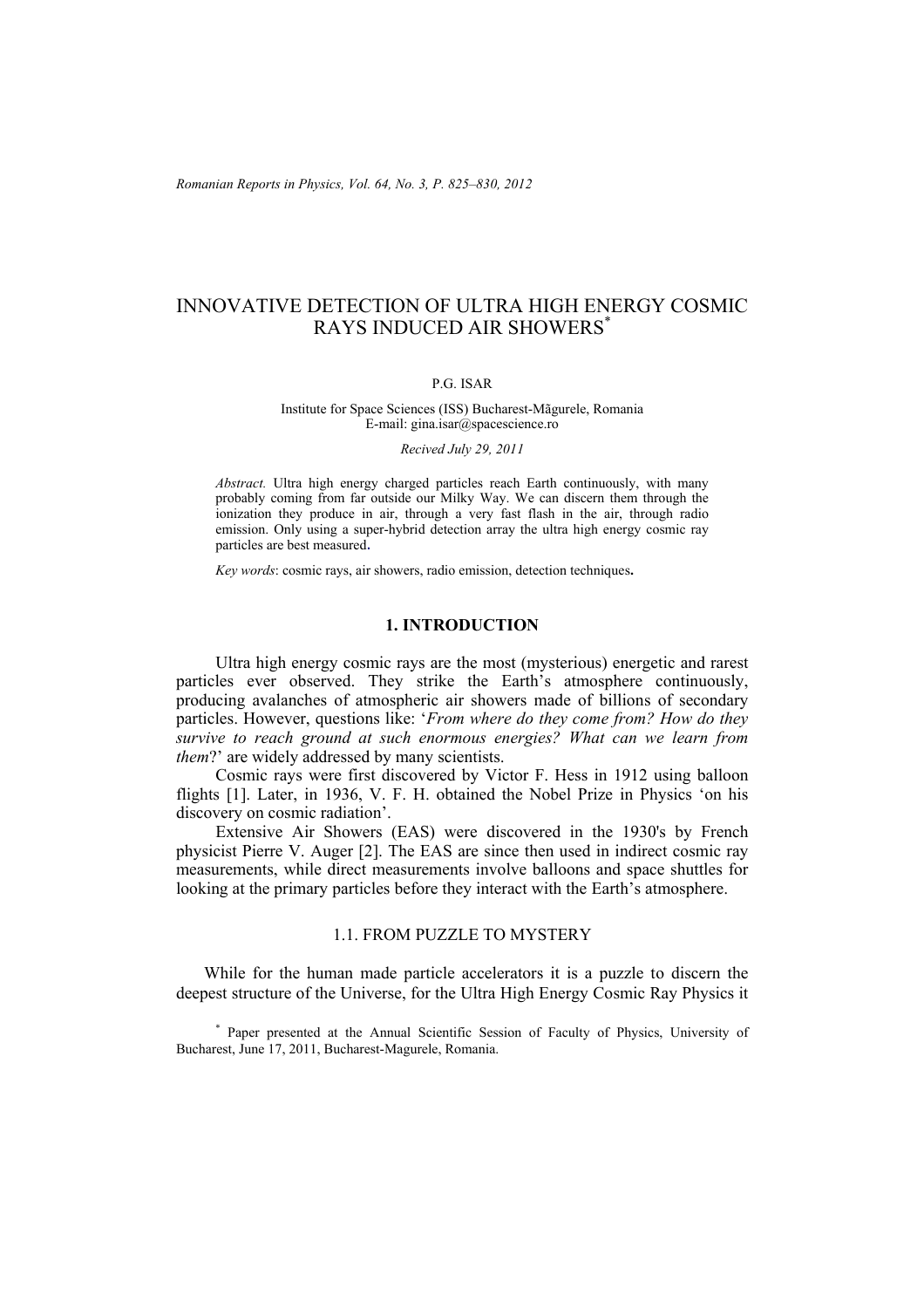is a mystery to point back to their sources. Moreover, the so far estimated energies of cosmic ray induced air showers observed with experiments at ground are far beyond the human reached energies. Nevertheless,

• *High energy cosmic rays are observed*. Indeed cosmic ray induced air showers are measured with a maximum reached energy of about  $10^{20}$  eV at the Pierre Auger Observatory (Auger South in Argentina [3]). See Fig. 1.

• *Cosmic rays reach breath-taking energies*. If the 10-milion GeV range is a puzzle, than the 100-bilion GeV range is a mystery [4].

• *How can cosmic accelerators boost particles to these energies?* Here we have candidates from Galactic and Extragalactic regions. The shock waves of supernovae explosions are the candidates of galactic sources, while the black holes, gamma ray births and active galactic nuclei are the candidates of extragalactic sources.



Fig. 1 – Energy spectrum of cosmic rays [3]**.** 

### **2. MOTIVATION**

To measure the extreme energies of cosmic particles large detection areas with multiple detection techniques are required in order to learn more from the developed EAS. Here, the Pierre Auger Observatory is a worldwide cosmic ray experiment example, which involves currently three different types of detectors: surface, fluorescence and radio. Radio detection of ultra high energy cosmic ray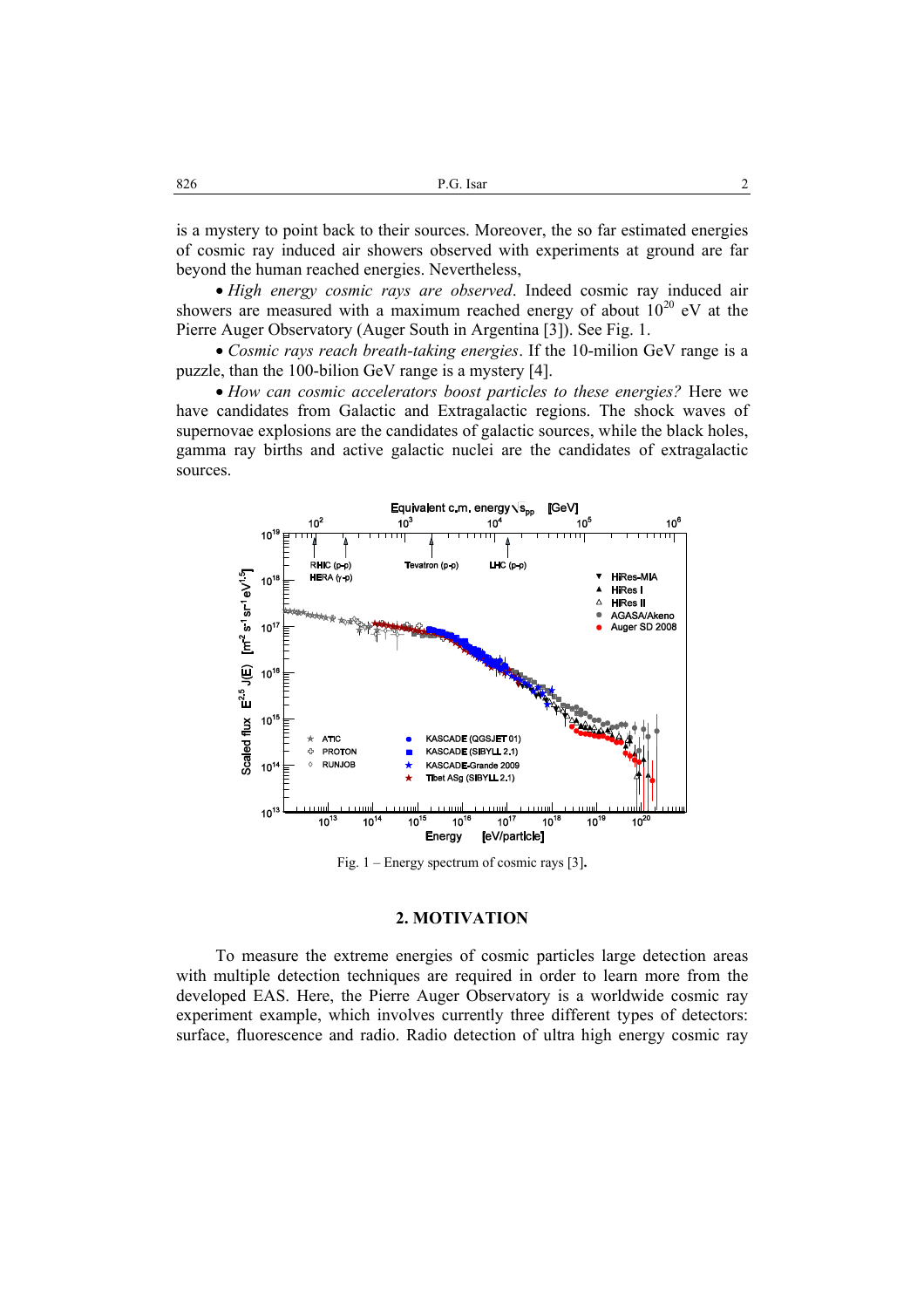induced air showers is an innovative method used at air shower measurements. The new technique is applied at the following experiments (among others):

• LOPES (LOFAR Prototype Station), the-proof-of-principle [5], is colocated at the KASCADE-Grande array in Karlsruhe, Germany. The LOPES experiment is an air shower radio detector array at the Karlsruhe Institute of Technology (KIT), Campus North, Germany [6]. It receives trigger from both original KASCADE and the extended KASCADE-Grande, with well-reconstructed air shower information, like: estimated primary energy, shower size (muons, electrons). In Fig. 2 a LOPES event example is shown, recorded in both polarization directions of the electric field, East-West (EW) and North-South (NS).



Fig. 2 – Event example seen in radio, coming from the North, of about 10<sup>18</sup> eV. From left to right: upper level, first panel – raw data, second panel – the quantified pulse height for each polarization fitted with a Gaussian function. Lower level, first panel – reconstructed radio signals seen in the EW polarization channels, second panel – signal seen in the NS channels.

• AERA (Auger Engineering Radio array) at the super-hybrid Pierre Auger cosmic ray Observatory in Malargue, Argentina [7]. The question which may rise here is: Why radio? Because it has 100% duty cycle, relatively low cost, direction accuracy, sensitive to energy and mass of the primary. The radio detection technique is applicable at large scales (e.g. Auger, LOFAR), with potential for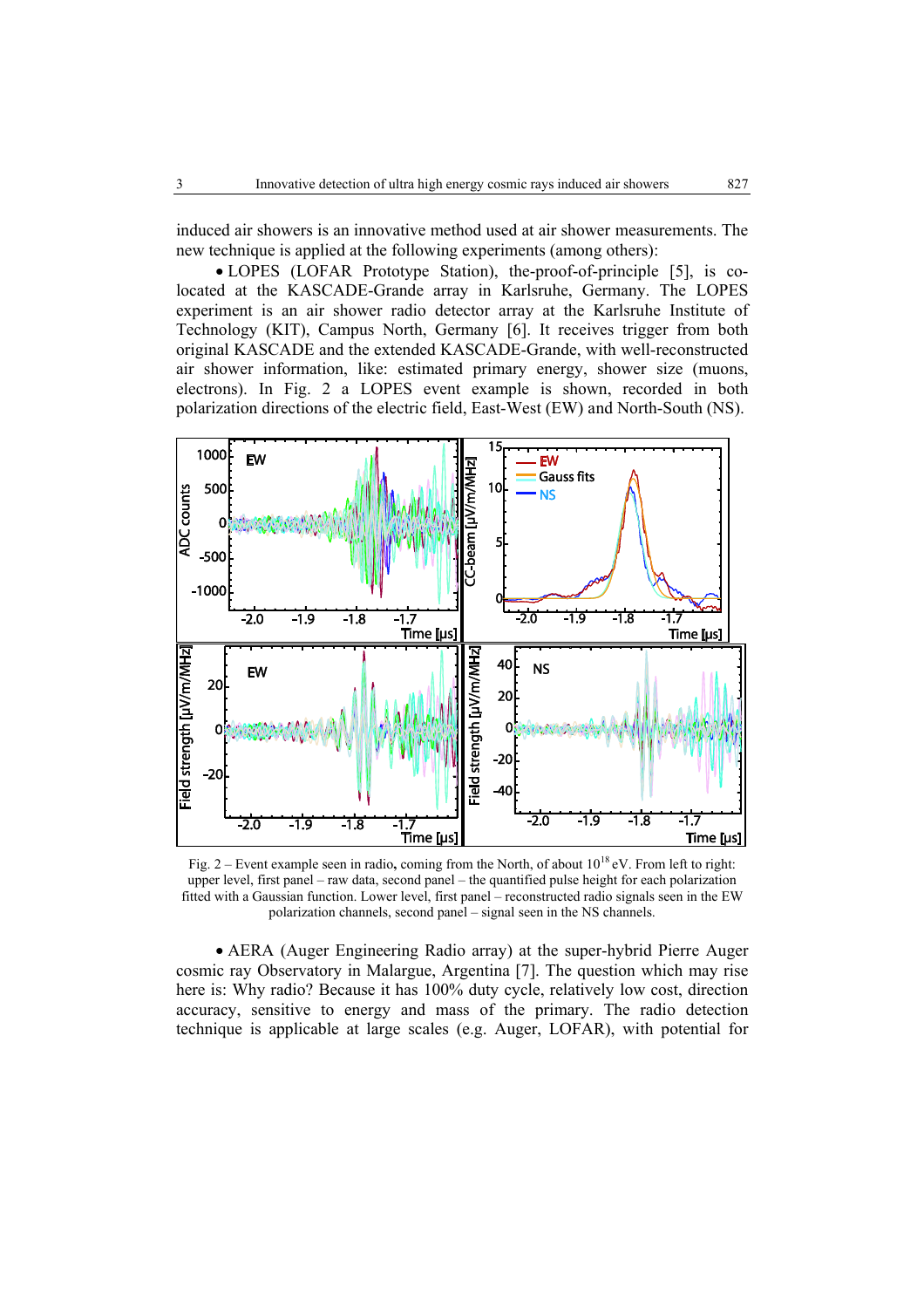| 828 | P.G. Isar | $\Delta$ |
|-----|-----------|----------|
|     |           |          |

developing self-triggering antennas (*e.g.* LOPES<sup>STAR</sup>), in order to no longer depends on an external source trigger with EAS information.

The radio signal is highly linearly polarized, conform to Monte Carlo simulation studies [8]. Signal is dependent on air shower observables, like, size, energy, direction [9].

#### **3. RADIO EMISSION**

The radio emission from ultra high energy cosmic ray air showers is highly linearly polarized in the direction of the shower axis and of the Earth's magnetic field. The radio signal is present in both polarization directions of the electric field, EW and NS. In Fig. 3 is shown the dependence of the pulse height (the crosscorrelation beam, CC<sub>beam</sub>, recorded with the LOPES experiment) on the azimuth and geomagnetic angle respectively, *i.e.* the angle between the shower axis and the



Fig. 3 – Correlation of the measured data with azimuth and geomagnetic angles. The error bars show the root mean square (rms) of the distribution inside the bin. Binned data of 99 KASCADE showers are displayed [6].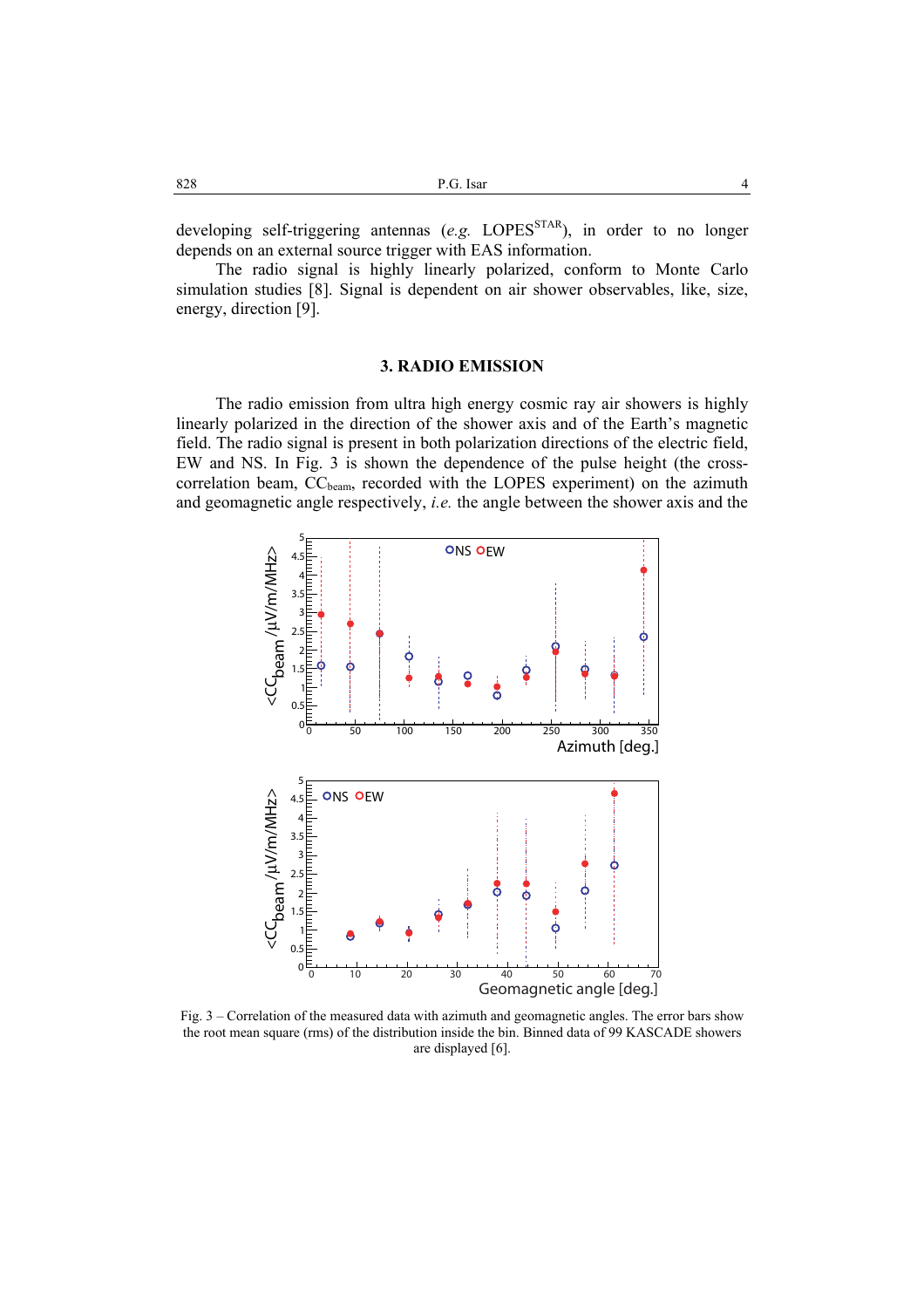Earth's magnetic field, which emphasize the geomagnetic effect of the radio emission. Thus, in the NS polarization direction showers coming from East and West are recorded, while in the EW polarization direction showers coming from the North and South. Moreover, theoretical studies are also involved in comparison with measurements to verify the radio emission mechanism. They stress that another contribution may join the main geomagnetic effect of the radio emission, the so-called negative charge excess developed in the shower, which has more to do with showers coming from the North and South hemispheres recorded in the NS polarization direction [10].

# **4. SUMMARY & OUTLOOK**

The radio detection technique opens a new window of observations to ultra high energy cosmic rays coming from the not yet all known cosmic ray sources.

The world largest cosmic ray experiment, the Pierre Auger Observatory, involves three different methods used at shower observations at the same time, and same location: radio emission, fluorescence, particles. This makes it a super-hybrid experiment, which is one of the seven priority projects in the European roadmap of Astroparticle Physics. Nevertheless, large arrays deployed with innovative detection techniques are needed for a next generation experiment at large scale (*i.e.* "going large, looking large"). And here the radio technique plays an important role, because it helps in gaining complementary information on the air shower properties at highest energies.

Several other papers describing different relevant aspects of this rapidly growing research field has published in the last years [11–14].

*Acknowledgements*. PGI acknowledges the KASCADE-Grande and LOPES collaborators for the PhD work in the frame of the LOPES experiment at the Karlsruhe Institute of Technology (KIT)/Institute of Nuclear Physics, Germany. This work was supported by a grant of the Romanian National Authority for Scientific Research, CNCS – UEFISCDI, project number PN-II-RU-PD-2011- 3-0062.

### REFERENCES

- 1. V. Hess, Physikal. Zeitschrift, **13**, 1084 (1912).
- 2. P. Auger, R. Maze, and Mayer T. G., Compt. Rend. Acad. Sci., **206**, 1721 (1938).
- 3. J. Blümer, R. Engel, and Hörandel J. R., Progress in Part. and Nucl. Phys., **63**, 293 (2009).
- 4. \*\*\* ASPERA roadmap <www.aspera-eu.org>.
- 5. H. Falcke *et al.*, *LOPES Coll*., Nature, 435–313 (2005).
- 6. P.G. Isar, PhD, 2010; http://digbib.ubka.uni-karlsruhe.de/volltexte/1000017925.